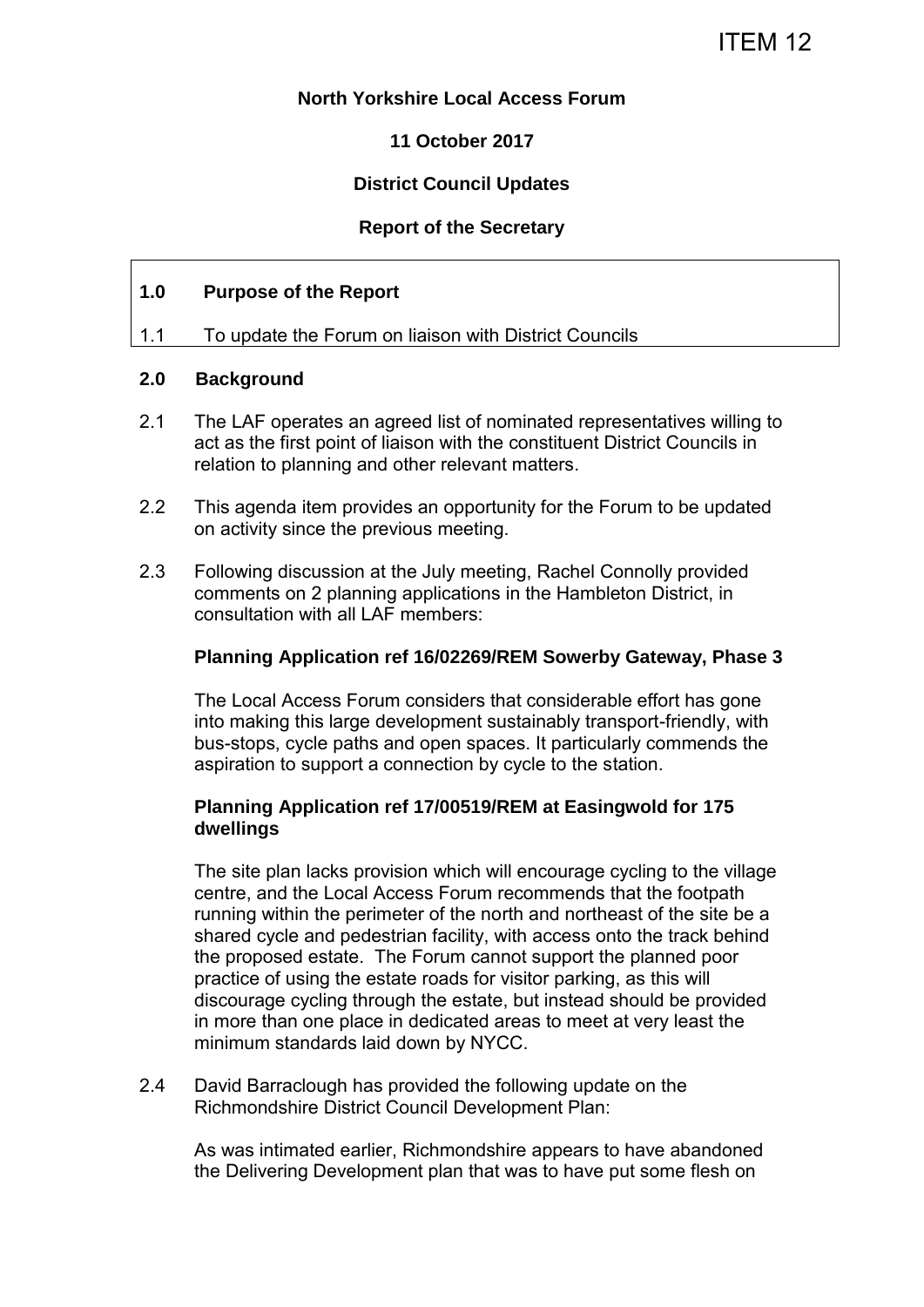the bones of the adopted Core Strategy and gone for a full review of the Local Plan. The published timetable for this in the Development Plan Scheme is –

Issues/Preferred Approach June 2018 Publication **December 2018** Submission March 2019 Public Examination **Department Controllering** October 2019 Adoption March 2020

2.5 David has also submitted the following planning application comment to Richmondshire District Council:

### **APPLICATION 17/00558/OUT – LAND AT ST ALKELDA'S ROAD, MIDDLEHAM**

This advice is given on behalf of the North Yorkshire Local Access Forum (NYLAF) under the provisions of s94 of the CROW Act 2000. NYLAF has no objection in principle to the development of this site for housing. However, it is noted that the OS map shows public footpaths inside the southern boundary and adjacent to the western boundary of the proposed development site. If outline permission is granted, the NYLAF advises that this should be subject to conditions requiring the retention, if not enhancement, of these footpaths and the provision of suitable links into and across the site for the benefit of future residents.

- 2.6 Tom Halstead has provided the attached information with regard to HS2, which is of particular relevance for the Selby area.
- 2.7 Nominated representatives are invited to report verbally at the meeting on activity undertaken.
- 2.8 Going forward, the Chair has requested that the Secretary writes to all District Council representatives requesting feedback in advance of the agenda publication, to ensure that any relevant activity across all Districts can be included in the report.

### **3.0 Recommendation**

3.1 That members note the updates.

BARRY KHAN Assistant Chief Executive (Legal and Democratic Services) County Hall NORTHALL FRTON

Report author: Kate Arscott, Secretary to North Yorkshire Local Access Forum

**Background Documents**: None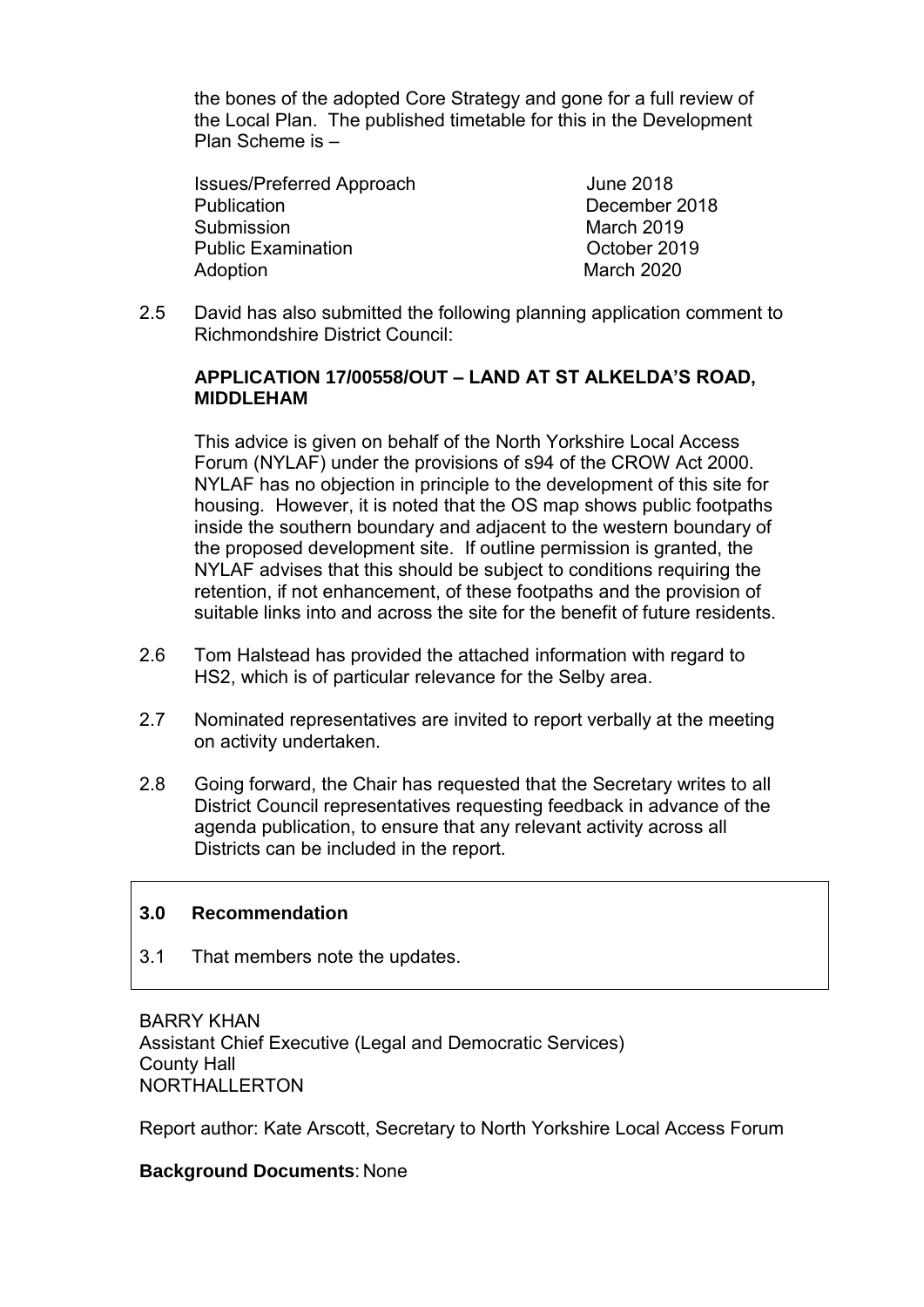# **HS2**

I have looked at the maps for the proposed route of HS2 to see where it might affect the public rights of way network in North Yorkshire. I attach an annotated overview OS Explorer map (HS2.jpg) and three maps from the North Yorkshire website showing more detail. The main points are:

- 1. The route enters North Yorkshire at the boundary with West Yorkshire about 1 km NW of **Mickelfield** and runs S of **Barkston Ash** and N of **Sherburn-in-Elmet** and **Church Fenton** to its terminus S of **Ulleskelf**.
- 2. It will cut across the following roads: **Sandwath Lane** and **Common Lane** to the west of **Church Fenton**; the **A162** south of Barkston Ash; **Coldhill Lane** NW of Sherburn-in-Elmet.
- 3. The route will be aligned along an existing railway cutting (SE 49470 35657 53.814866,-1.250124) just SW of Barkston Ash (Barkston Ash.jpg). At present, an unclassified road (U866/2/70) crosses the railway on a bridge and connects a footpath coming from Barkston Ash (35.4/7/1) with footpaths (35.4/5/2 and 35.4/8/1) leading to Little Fenton and Sherburn-in-Elmet. *It is almost certain that the existing bridge would be removed or replaced, consequently, it would be important to ensure that pedestrian access was retained as this is an important network connection.*
- 4. The route cuts across Sandwath Lane between Sandwath Drive and Sandwath Farm (Church Fenton.jpg). This threatens to remove the link between footpath 35.22/2/1 in Church Fenton and footpath 35.22/1/1 that leads to Scarthingwell.
- 5. The route from Mickelfield joins the existing railway line just after crossing Coldhill Lane near Mile Hill (Coldhill Lane.jpg)

I think the main issue to keep an eye on would be south of Barkston Ash (bullet point 3) where it is probable that the existing bridge would not be replaced. In the worst case, if only one of the roads along this stretch of the proposed route were to be reconnected, then the network of paths around Church Fenton and Sherburn-in-Elmet would effectively be cut off from public rights of way to the north west.

Tom Halstead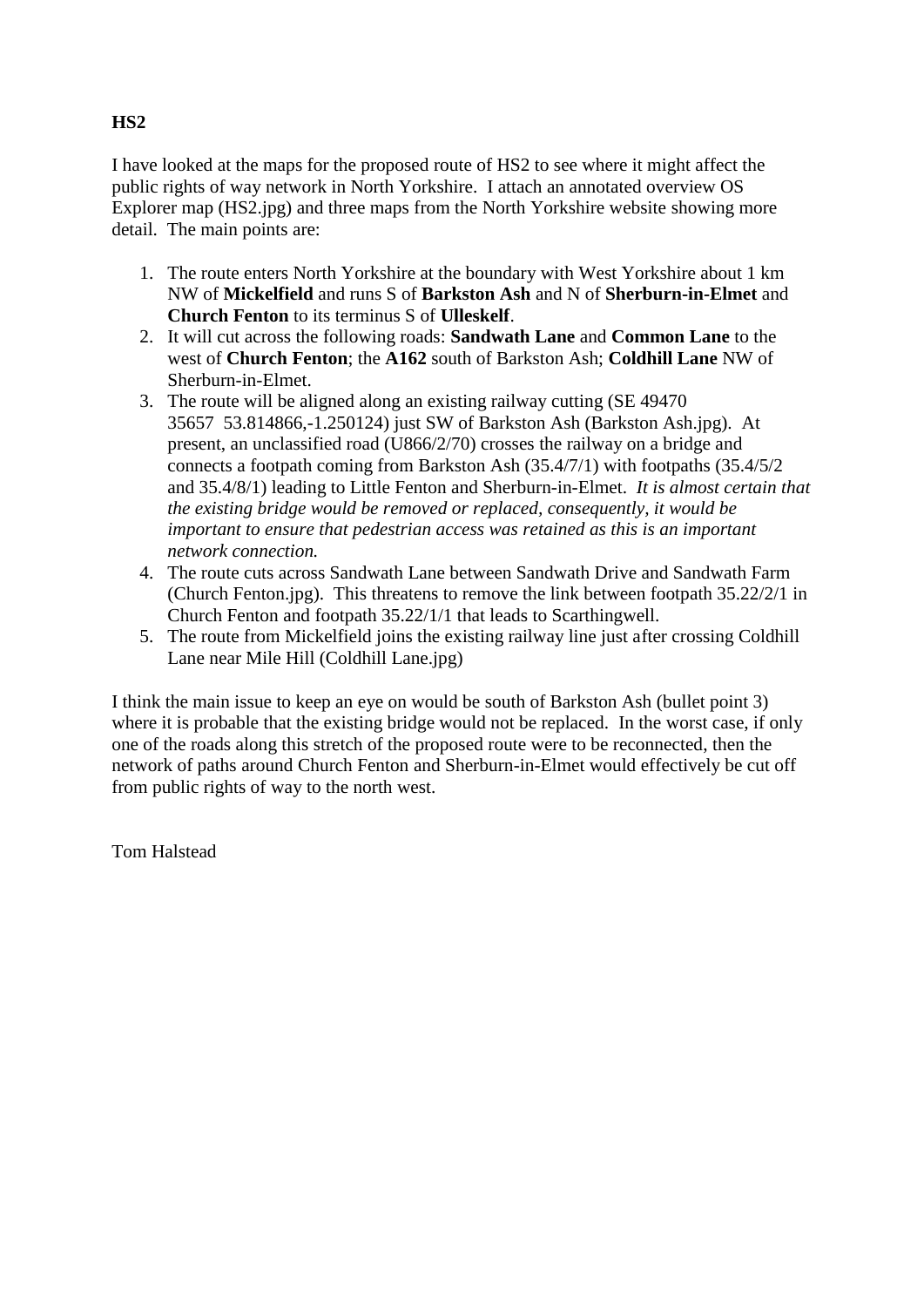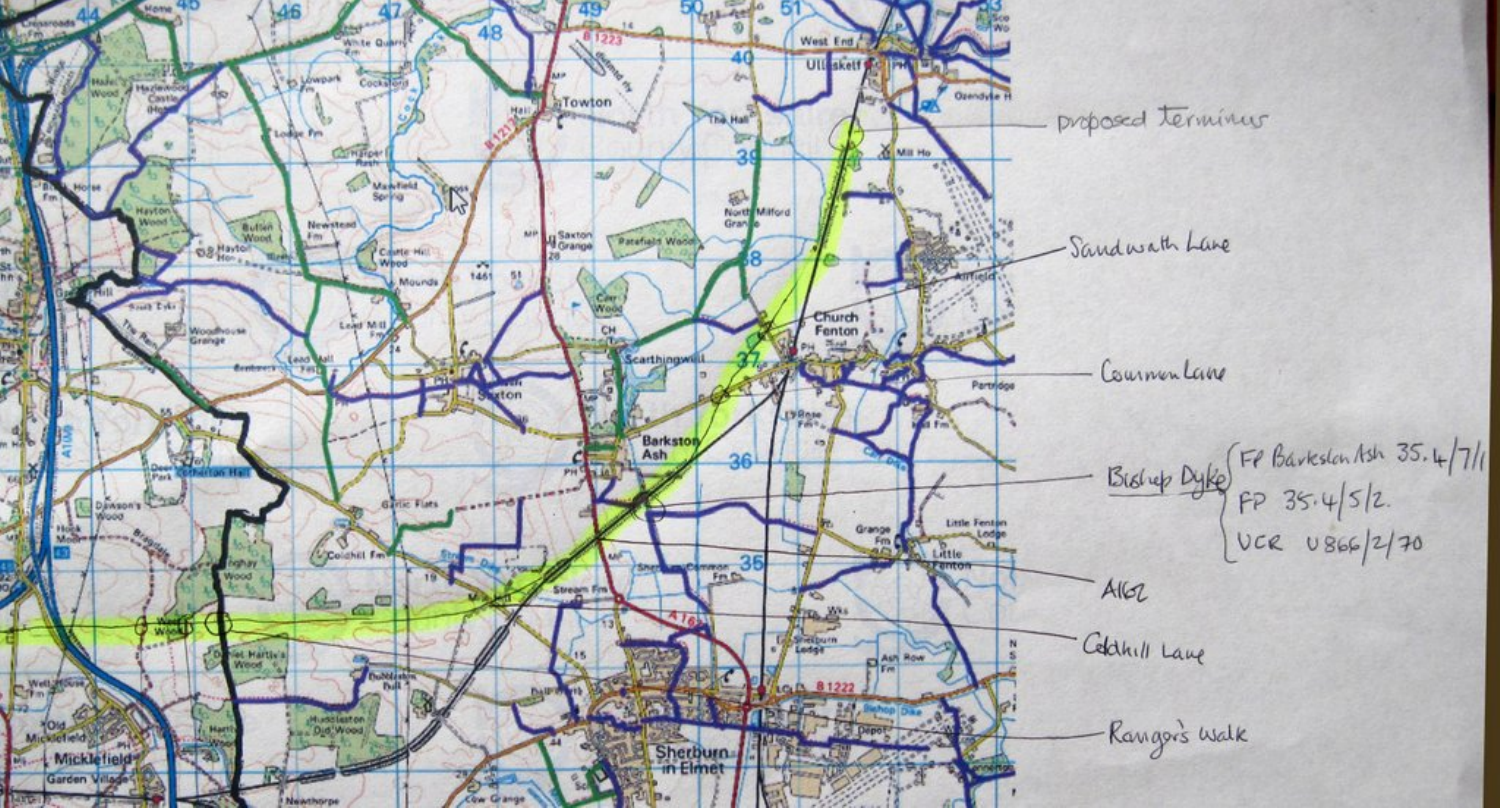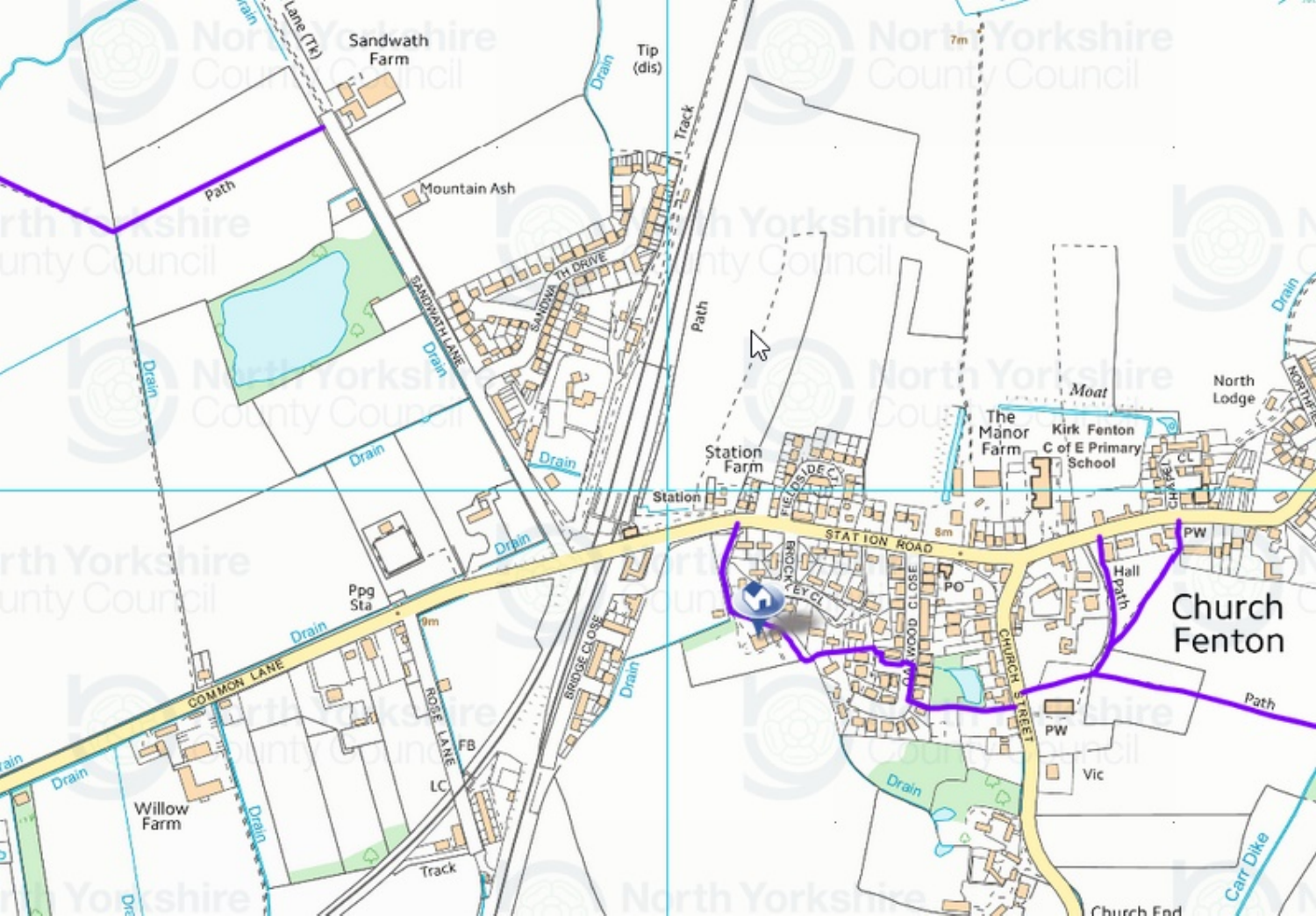